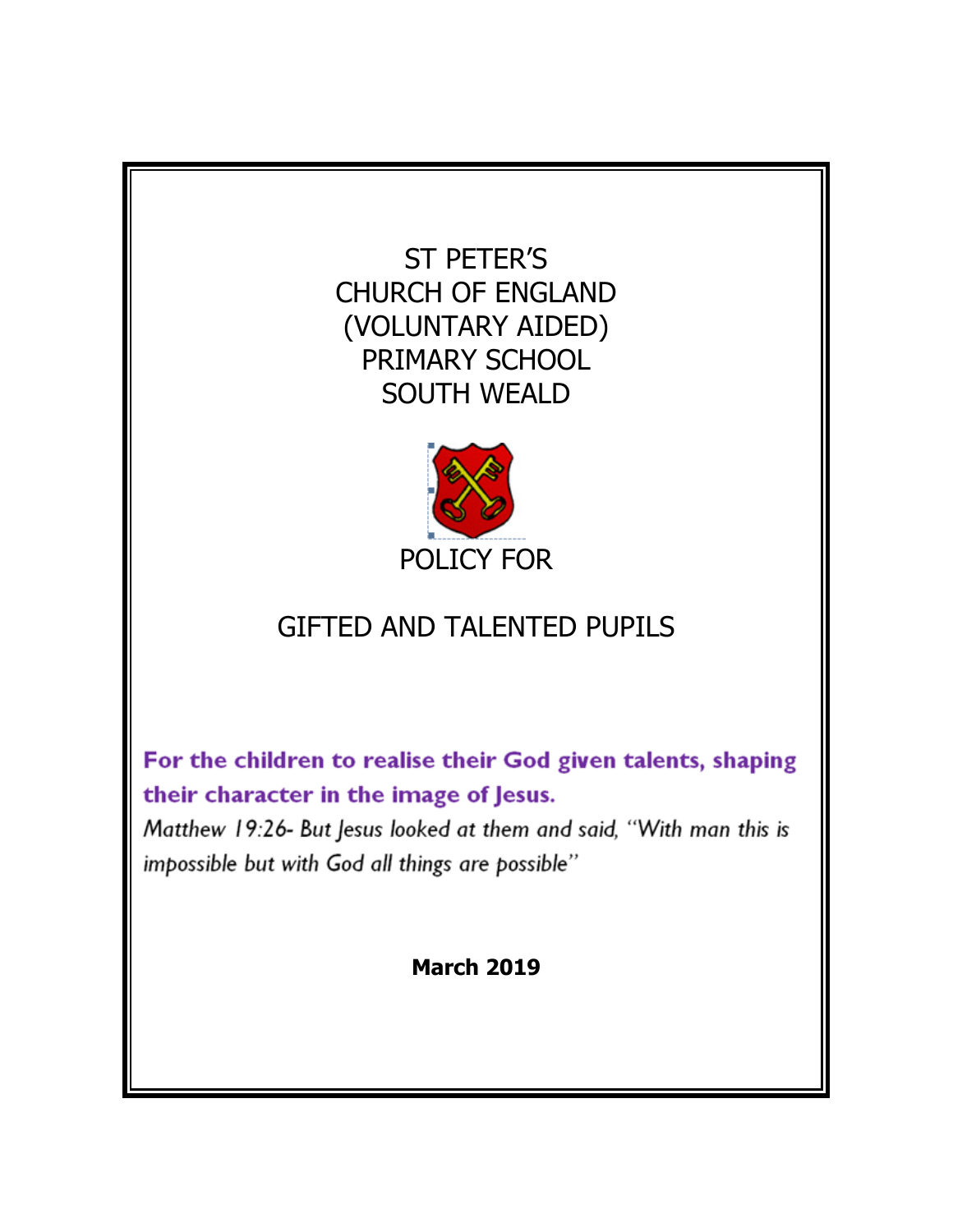## **ST PETER'S CE PRIMARY SCHOOL**

### **POLICY FOR GIFTED AND TALENTED PUPILS**

#### **Rationale**

- This Policy recognises that all pupils have abilities, personal qualities and talents, which parents and teachers need to identify, nurture and develop.
- We believe that every pupil is entitled to a broad, balanced and relevant curriculum and that each individual should have the opportunity to make the greatest progress possible.
- Each pupil is unique and to attempt a single definition is to generalise too widely. At our school the term 'gifted and talented' is intended to refer to the upper end of the School's ability range (5-10%) in any of the areas of:
	- general intellectual ability
	- specific aptitude in one or more subjects
	- creative or performing arts
	- The ability to apply skills learnt to unfamiliar problems.
	- psychomotor ability
	- leadership qualities/advanced social skills

A pupil is not classes as gifted and talented just because they are capable of achieving a higher scale score in tests.

 Pupils performing at an even higher level will be termed 'exceptionally able' and will only account for a tiny minority of pupils who are capable of functioning at a level at least three years above their chronological age. These will be pupils who are able to consistently achieve scale scores over 120 in the Juniors and 115 in the infants

#### **Identification**

We identify these pupils so that we can provide effectively for them and so teachers can plan appropriate work and stimuli for them.

There is no single measurement with which to identify gifted and talented pupils due to their individuality. In our school we use a combination of the following sources of information.

- Teacher observation and assessment
- Greater depth criteria
- Testing; such as National Tests
- Pupils' profiles using examples of outstanding work and insights from pupils
- Background knowledge from parents, previous class teachers and other professionals
- Information from external clubs and exams ie drama, music, county sports

#### **Aims**

Having identified our gifted and talented pupils we aim to provide: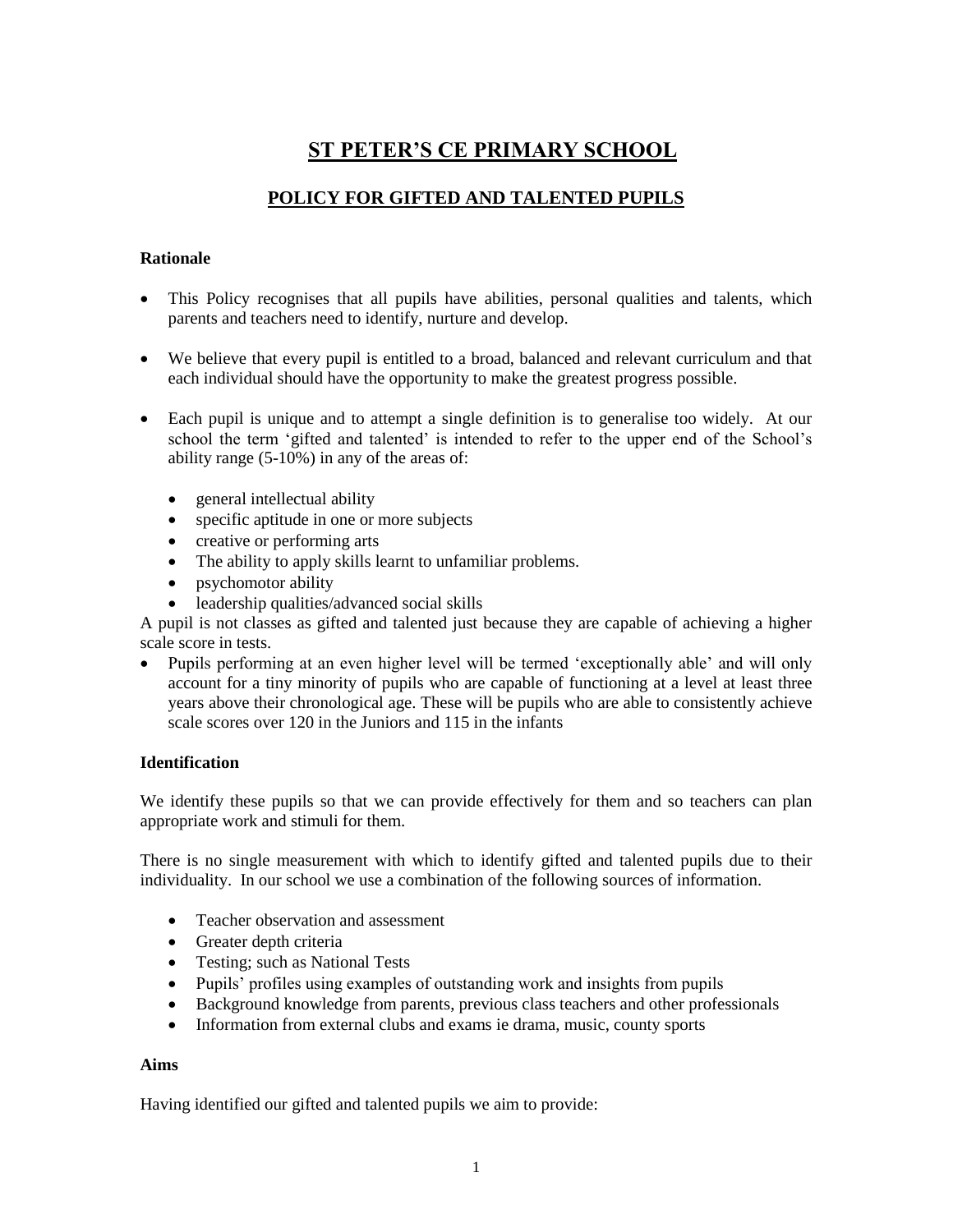- An entitlement to appropriate education for each individual
- The opportunity to work at higher cognitive levels
- The opportunity to develop specific skills or talents
- The opportunity to experience a broader, richer curriculum
- Support and care for the whole pupil socially, emotionally and intellectually, through early identification and intervention

#### **Implementation**

It will be the responsibility of the subject leaders and of the Class teacher, as appropriate:

- To then add these pupils to the 'Gifted and Talented Register' indicating their special area(s) of ability
- To identify pupils who meet the criteria in their class/ subject- See appendix 1
- To explore a variety of approaches to differentiate the ongoing curriculum to meet the needs of these gifted and talented pupils.
- To support and encourage external links and resources, for example orchestra, local sports clubs, to extend the pupil's special ability.

#### **Definitions**

**Gifted** – The ability or potential in one or more academic subjects. This should be between 5- 10% of pupils per school measured by actual or potential achievement in Literacy, Maths, Science, History, Geography, MFL, R.E, Computing & D.T.

**Talented** – Ability or potential in one or more skills, whether artistic, sporting or interpersonal. This should be 5-10% of pupils per school measured by actual or potential achievement in the subjects of art, music, P.S.E or P.E.

#### **Most able**

These are pupils who exceed in all 3 Prime areas in Foundation stage. Achieve 3 years ahead+ in reading, writing and maths at the end of KS1. Achieve 3 years ahead in reading, writing and maths at the end of KS2.

#### **Co-ordination**

Governors have appointed a member of staff responsible for co-ordinating the work with gifted and talented pupils. The Co-ordinator will:

- Ensure that subject leaders identify and track those on their registers
- Monitor the progress of those on the register
- Liaise with class teachers to support provision for gifted and talented pupils
- Research resources suitable for these pupils and generally support staff in providing for them.
- Keep up-to-date with developments in this field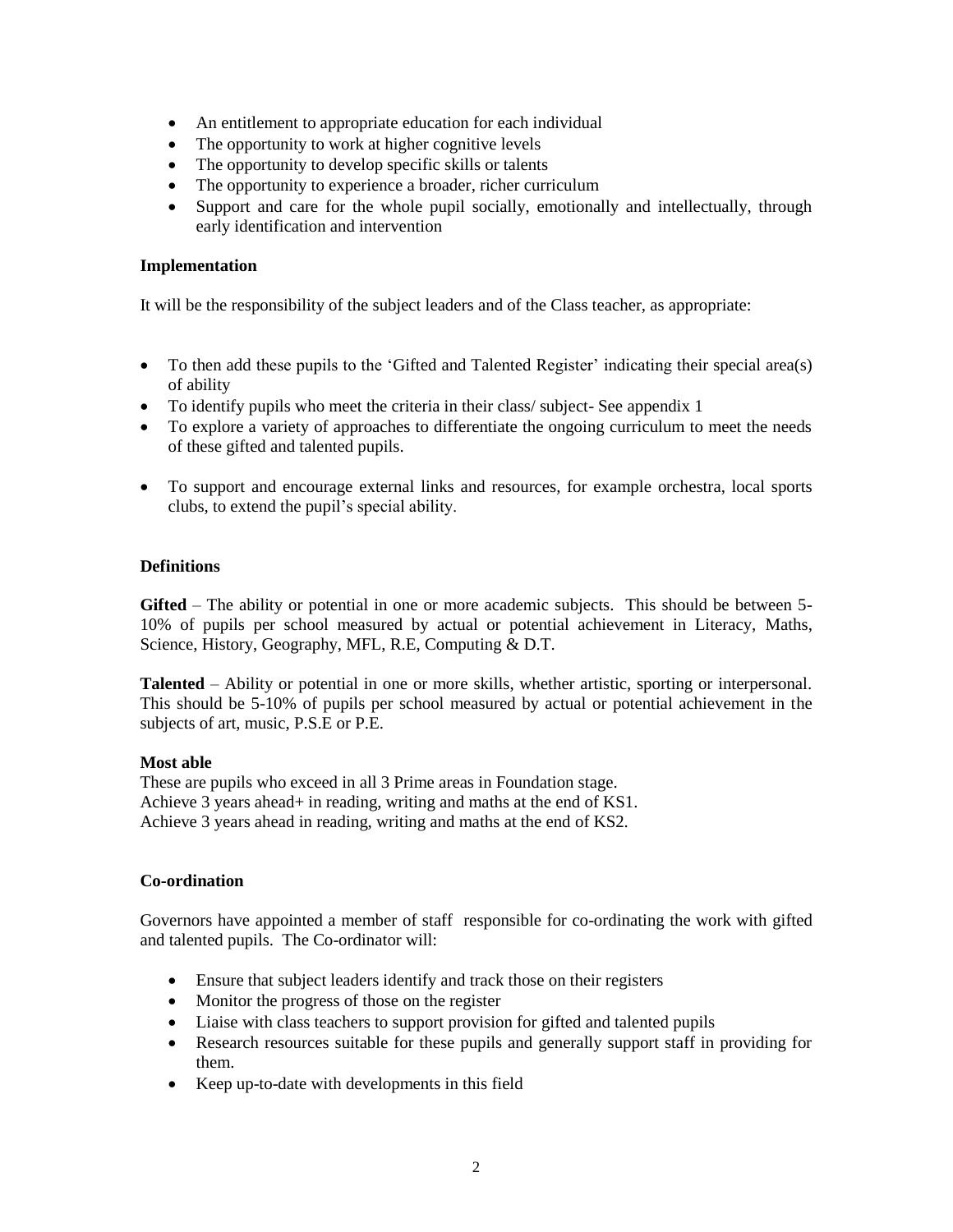#### **Provision**

This depends on the individual learning needs of the pupil. Strategies for accelerated learning will enable the gifted and talented pupils to move through the curriculum at a faster rate. This may be achieved by:

- $\bullet$  Setting by ability so that pupils can, from time to time, work together with others of similar ability; this will include working with older pupils where suitable
- Working with pupils of the same chronological age when not set, so that they are part of a normal peer group
- Withdrawal for individual support when necessary
- Special provision for exceptionally able pupils for specific teaching and mentoring

#### **In-class strategies**

- Teachers provide enrichment and extension opportunities for these pupils as part of their planned differentiation
- This applies, where appropriate, also to homework tasks
- Gifted and talented pupils are challenged within subject areas

#### **Out of class activities**

The School offers a variety of extra-curricular activities providing opportunities and experiences not available in the classroom.

#### **Partnership with Parents**

Parents will not be informed when pupils are added, or removed, from the Gifted and Talented register. This enables members of staff to use their professional judgments to add or remove pupils from the register, as necessary. This will then ensure that the gifted and talented register is always an accurate reflection of pupils in the school.

#### **Equality of Opportunity**

All pupils will have full access to the School curriculum as outlined in the Curriculum Policy Statement.

#### **Monitoring and Evaluation**

- Evaluation of the Policy will be ongoing
- There is an annual review of provision for gifted and talented pupils when the Development Plan is drawn up each year. This will take into account any future training needs of teaching and support staff.

Approved: March 2019

Review date: September 2023